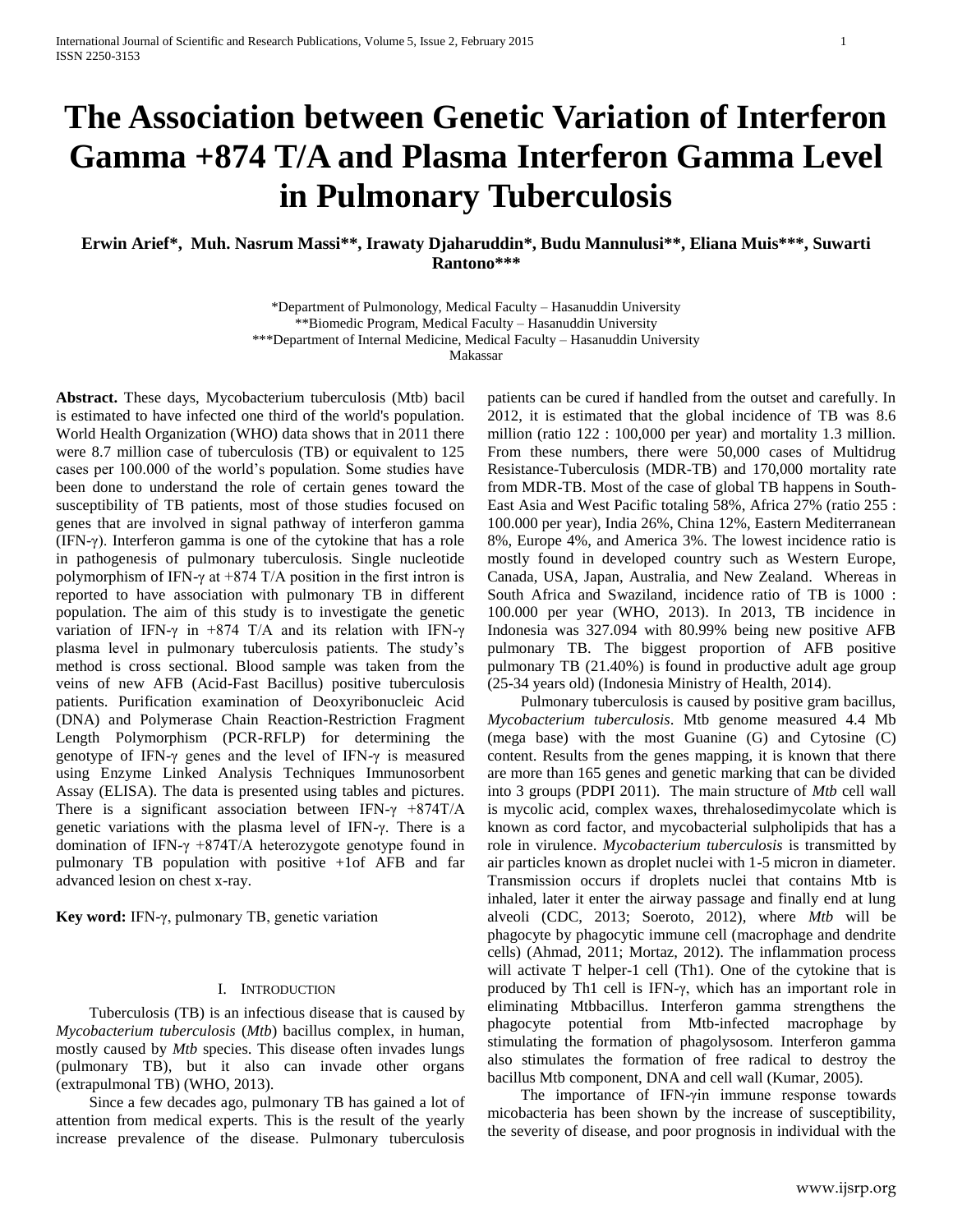defect in IFN-γ, subunit receptor of IFN-γ, and STAT-1, either genetically or acquired, which in all is component of IFN-γ cytokine path (Ottenhoff, 2002). The result of the study also shows that the genetic variation of IFN-γ genes influence the production of IFN-γ by T-cell cluster differentiated-4+ (CD4+) as well as cluster differentiated-8+ (CD8+). Homozygote T/T, A/A and heterozygote T/A each linked with the production of high, low and moderate IFN-γ (Pravica, 2000; Lopez, 2003).

Disturbance or decrease in the activity of Th1 cell and its cytokine, IFN-γ, has a meaningful role in influencing the mechanism of body defense mechanism against tuberculosis. Therefore, the information about the role of IFN-γ in body defense mechanism against pulmonary tuberculosis is very important.

# II. IDENTIFY, RESEARCH AND COLLECT IDEA

## **METHOD**

This study uses draft research cross sectional. Sample used is the plasma of pulmonary tuberculosis patients in Makassar, South Sulawesi, that are measured using purification technique Deoxyribonucleic Acid (DNA) and Polymerase Chain Reaction-Restriction Fragment Length Polymorphism (PCR-RFLP) to determine the genotype gen of IFN-γ and Enzyme Linked Immunosorbent Assay (ELISA) examination to measure the plasma level of IFN-γ. Data is presented in tables and figures. **Sample Selection Method**

Selection of the study subject uses accidental sampling method. Accidental sampling is the unplanned method of study subject selection, the patients that come for treatment within certain period and meet certain criteria were asked to be the subject. Period and criteria of this study is new case that has been diagnosed with positive AFB pulmonary tuberculosis who come in during September – December 2014 in Makassar.

# **Examination Procedure of IFN-γ Level Using ELISA Kit**

5 ml of the subject's venous blood was taken and put inside non-EDTA tube. The tube then centrifuged in 5000 rpm for 30 minutes. The blood that has been centrifuged will separate as erythrocyte, buffy coat layer, and blood plasma. Plasma then separated and stored in microtube. Later it was wrapped using parafilm, where it stored in the refrigerant in  $-80^{\circ}$ C until it was used.

Blood plasma and ELISA kit then put in room temperature. Dissolving Lyophilized IFN-γ Standard and Assay Diluent made standard solution. The standard solution later examined using duplo, while the other well filled with the sample that was added with Assay Diluent first. Every well then added with Rabbit anti-Human IFN-γPlyclonal Antibody. The plate then closed with sealer (Acetate Plate Sealer) to prevent evaporation and incubated in room temperature for 3 hours.

After incubation, the sealer was opened and the plate then washed using Wash Buffer. Goat anti-Rabbit Conjugated Alkaline Phosphates then added to each well and resealed, later incubated in room temperature for 45 minutes. Sealer then opened and the fluid discarded, after that the plated washed using Wash Buffer. Coloring reagent then added and incubated in room temperature for 6 minutes, afterwards the stop solution is added. The result was read using ELISA reader so that we could find the IFN-γlevel.

# **Data Analysis**

The gathered data is presented in tables and figureswith description provided.

# III. WRITE DOWN YOUR STUDIES AND FINDINGS

# **RESULT**

This study used 62 subjects of new positive AFB pulmonary TB patients who has had their  $+874$  T/A IFN- $\gamma$  gen genetic variation and IFN-γ plasma levelexamined when the diagnosed was made. From the 62 subjects, the youngest is 17 years old and the oldest is 65 year old, with mean age of  $36.5 \pm 14.5$  years old. Almost 75% of pulmonary TB patients are in <50 years old age group.

Most of the pulmonary TB patients in this study come from age group of 16-29 years old. Most of the genetic variation of +874 T/A IFN-γin our pulmonary TB population heterozygote TA (32 subject or 51,6%) and the lowest is wild type homozygote TT (4 subjects or 6,5%). Distribution of subject's +874 T/A IFN-γ gen genetic variation based on age group is presented in table 1.

Table 1. Distribution of +874 T/A IFN-γ gen genetic variation based on age group

| Genetic   |          |          |          |           |
|-----------|----------|----------|----------|-----------|
| Variation | 16-29    | 30-49    | 50-65    | Total     |
|           | $n$ (%)  | $n$ (%)  | $n$ (%)  |           |
| AA        | 8(12,9)  | 10(16,1) | 3(4,8)   | 21(33,9)  |
| <b>TA</b> | 12(19,4) | 10(16,1) | 10(16,1) | 32(51,6)  |
| <b>TT</b> | 1(1,6)   | 1(1,6)   | 2(3,2)   | 4(6,5)    |
| TA/TT     | 3(4,8)   | 1(1,6)   | 1 (1,60) | 5(8,1)    |
| Total     | 24(38,7) | 22(35,5) | 16(25,8) | 62(100,0) |

In this study, the most of the male's genetic variation of +874 T/A IFN-ɣ found is the TA genotype (32.3%) and the least is TT genotype (3.2%), the same result also found in woman where  $+874$  T/A IFN- $\gamma$  gen genetic variation found the most is TA genotype (19.4%) and the least is TT genotype (3.2%). The distribution of subject's +874 IFN-γ gen genetic variation based on gender is presented in table 2.

Table 2. Distribution of +874 T/A IFN-γ gen genetic variation based on gender

| Genetic   | Gender    |          |           |
|-----------|-----------|----------|-----------|
| Variation | Male      | Female   | Total     |
| AA        | 16(19,4)  | 9(14,5)  | 21 (33,9) |
| TA.       | 20(32,3)  | 12(19,4) | 32(51,6)  |
| TT        | 2(3,2)    | 2(3,2)   | 4(6,5)    |
| TA/TT     | 3(4,8)    | 2(3,2)   | 5(8,1)    |
| Total     | 37 (59,7) | 25(40,3) | 62 (100)  |

Toward all 62 subjects after the diagnosis of pulmonary TB was enforced, the IFN-γlevel examination was executed. Obtained the average of 22,13±22,33pg/mL, with the lowest level in 6.25 pg/mL and the highest 112.97 pg/mL.

To understand the relation between +874 T/AIFN-γ gen genetic variation and IFN-γ plasma level, we use the Spearman nonparametric correlation test considering the abnormal distributionof IFN-γ plasma level. The result of Spearman correlation test shows that there is a significant correlation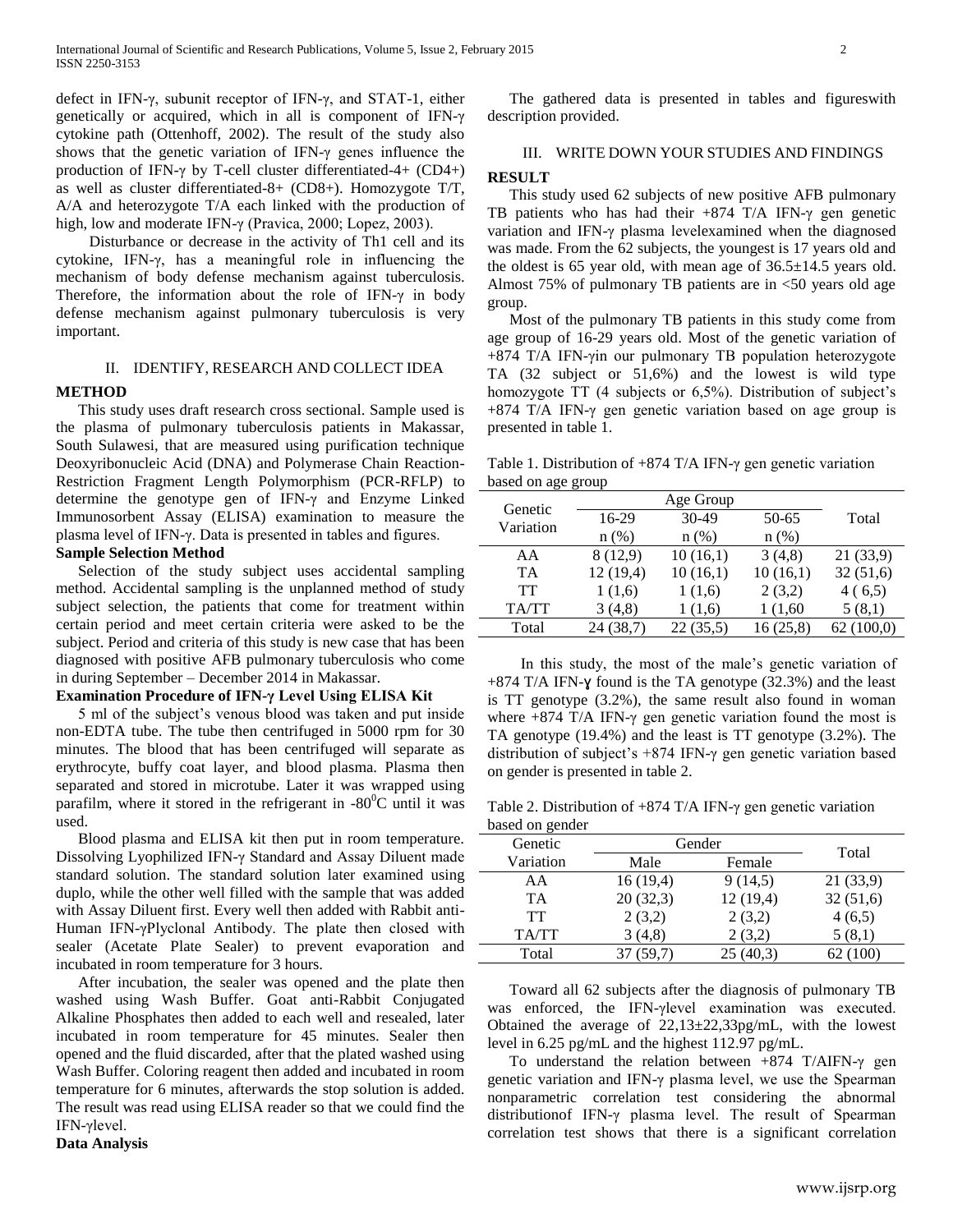between +874 T/A IFN-γ gen genetic variation and IFN-γ plasma level with  $p=0.001$  ( $p<0.01$ ). (figure 1)

| TA/TT | 1(1,6)    | 0(0.0)    | 4 96.5)   | 5(8,1)    |
|-------|-----------|-----------|-----------|-----------|
| Total | 37 (59.7) | 11 (17.1) | 14 (22,6) | 62(100,0) |



Figure 1. IFN-γ plasma level (phase 0) based on +874 T/A IFN-γ gen genetic variation. Red line shows the median of IFN-γlevel in each genotype. Spearman correlation test, p<0.01.

The AFB level in sputum test and the lesion area in chest xray can determine the severity of pulmonary TB. In this study based on the lesion area, the most common to find is far advanced lesion (48.4%). The most genetic variation of +874 T/A IFN-γ gen found in pulmonary TB patients with broad lesion is TA genotype (29.0%) and the least is TT genotype (0.0%). The distribution of +874 T/A IFN-γ gen genetic variation based on lesion area in chest x-ray is presented in table 3.

Table 3. Distribution of +874 T/A IFN-γ gen genetic variation based on lesion area in chest x-ray

| Genetic   | Degree of Lesion in Chest X-ray |          |           |          |
|-----------|---------------------------------|----------|-----------|----------|
| Variation | Minimal                         | Moderate | Far       | Total    |
|           |                                 |          | advanced  |          |
| AA        | 3(4,8)                          | 8(12,9)  | 10(16,1)  | 21(33,9) |
| <b>TA</b> | 5(8,1)                          | 9(14,5)  | 18 (29,0) | 32(51,6) |
| TT        | 2(3,2)                          | 2(3,2)   | 0(0,0)    | 4(6,5)   |
| TA/TT     | 0(0,0)                          | 3(4,8)   | 2(3,2)    | 5(8,1)   |
| Total     | 10(16,1)                        | 22(35,5) | 30(48,4)  | 62       |
|           |                                 |          |           | (100.0)  |

Based on the positivity of AFB sputum test, in this study, the most common to find is AFB positive one (59.7%). Genetic variation of  $+874$  T/A IFN- $\gamma$  gen found the most in the subject with AFB positive one is TA genotype (33.9%), and the least is TA/TT genotype (1.6%). Distribution of +874 T/A IFN-γ gen genetic variation based on positivity of AFB sputum test is presented in table 4.

Table 4. Distribution of +874 T/A IFN-γ gen genetic variation based on positivity of AFB sputum test

| Genetic   | <b>AFB Sputum Test</b> |        |        | Total    |
|-----------|------------------------|--------|--------|----------|
| Variation | $+1$                   |        | $+3$   |          |
| AΑ        | 13(21,0)               | 5(8,1) | 3(4,8) | 21(33,9) |
| <b>TA</b> | 21 (33.9)              | 5(8,1) | 6(9.7) | 32(51,6) |
| TT        | 2(3,2)                 | 1(1,6) | (1,6)  | 4 (6,5)  |

### IV. GET PEER REVIEWED

 Interaction of human against Mtb infection is determined by environmental factor, the pathogen, and genetic factors, also the interaction between the three. Control over Mtb infection in the body requires the formation of T antigen-specific cells response, Mtb infected macrophage activation, and the formation of granuloma to prevent the spreading of Mtb bacillus. Macrophages that are activated by IFN-γ are very important for immunity against Mtb, thereby the shortcoming of one of the component in IFN-γ signal path will cause susceptibility to TB. This study is focused in IFN-γ, because even though the activation of immune response mediated by IFN-γhas an important role in immunity against intracellular pathogen either on human or animal, its role in tuberculosis in human has not fully understand yet.

The genetic variation in single nucleotide gen that encode the cytokinesvariedly correspond with TB infection location and the degree of severity of this disease in different population as well as in the same study population. Some studies about the correlation between genetic variation of IFN-γ +874 T/A gen and the severity of pulmonary TB has been done by Vallinoto et al (2010), Etokebe et al (2006), Henao et al (2006), Ansari et al (2011).

## V. IMPROVEMENT AS PER REVIEWER COMMENTS

This study aims to investigate the role of IFN- $\gamma$  +874 T/A gen polymorphism andIFN-γ plasma levelwith the severity of pulmonary Tb patients based on the positivity of AFB sputum test and lesion area in chest x-ray.

In this study, the most genetic variation of IFN- $\gamma$  +874 T/A gen that was found is TA genotypes, namely 51.6% and 32.3%, are male. Etokebe study (2006) also finds that the group with TA genotype is the group with the highest frequency of genetic namely 50.4%, different result found in Vallinoto study (2010) that has AA genotype group namely 56,6%, as well as Hwang (2007) who also found similar major genotype frequency that is AA group namely 82.5%. The relation between the susceptibility of TB and IFN-γ polymorphisms has been observed inside different population. (Lopez, 2003; Etokobe, 2006)

This study finds that there is a significant correlation between IFN-γ +874 T/A gene genetic variation with IFN-γ plasma level (p=0.001). Pravica, et al (2000) shows that genetic variation of single nucleotide  $(T\rightarrow A)$  in +874 position at first intron from IFN-γ gen influence the production of IFN-γ, possibly caused by the +874 position is the are that responsible for NF-κB factor transcription. The correlation between genetic variation of IFN-γ  $+874$  T/A and ex-vivo production of IFN- $\gamma$  by peripheral mononuclear cells in Lopez study (2003) indicates that the linkage with functional variants in other locus in that gen regulation area. The specific bond of NF-κB to the DNA order that contains +874 alleles causes functional consequence towards IFN-γ gene's transcription and its production (Heinemeyer, 1998; Pravica, 1999). Study conducted by Vallinoto et al (2010) shows that tuberculosis patients with  $+874$  A/A genotype show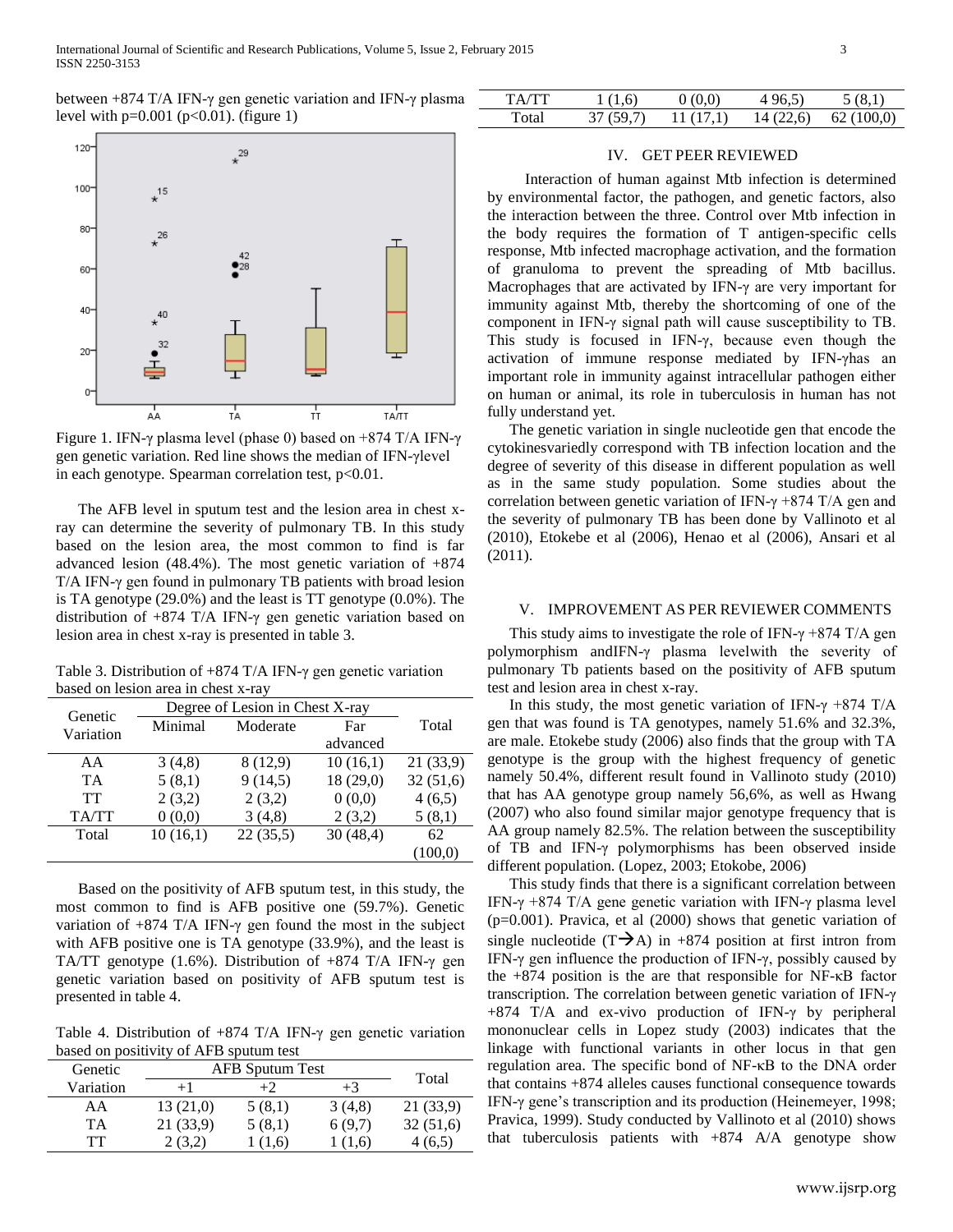profound low IFN-γ plasma level compared to patients with +874 T/A and +874 T/Tgenotype, which can be strong evidence that the polymorphisms decreases the production of IFN-γ and cellular immunity activation that can increase the possibility of infection.

Genetic variation based on lesion area found the most in this study is far advanced lesion with TA genotype as the group with highest genetic frequency namely 29,0%, different result found in a study by Lopez (2003) where the most patients are patients with moderate lesion and AA genotype.

Analysis of genetic variation of IFN- $\gamma$  +874 T/A towards subjects in this study shows that from the four genotype types, homozygous +874 T/A constituting the most genotype (51.6%). Polymorphisms of IFN- $\gamma$  +874 has shown to have meaningful correlation with tuberculosis. Studies by Lopez et al (2003) and Pravica et al (2000) found that frequency of allele A is high in pulmonary TB patients and control with TST (+) and TST (-) compared with miliary tuberculosis patients and pleural TB, whereas allele T that connects with the IFN-γ production that is high in-vitro, increases in patients with miliary and pleural TB. Vallinoto et al (2010) shows that there is a correlation between allele  $+874$  A and active TB, at the same times shows a high frequency of allele  $+874$  T in control group. These results show the protective role of allele  $+874$  T, on the other hand, allele +874 A is the predisposition factor of Mtb infection. The result of these studies strengthen the correlation between genotype +874 AA with the susceptibility towards bacteria, whereas genotype +874 T/T may have connected with the protection against Mtb infection, or even the partial protection if allele T shows in heterozygote.

The expression and production of IFN- $\gamma$  is regulated genetically, study by Lopez et al (2003) shows that this polymorphisms influence the production of IFN-γ inducted by PPD in TB patients, healthy contact, or normal subject. The lowest production of IFN-γ found in AA genotype both before and after therapy. Production of IFN-γ with genotype AA is twice as low comparedwith the other two genotype (TA and TT) and still low even after 6 month post treatment even compared to control. Settlement of low IFN-γ production by peripheral mononuclear cell more than 6 months show that there is a genetic defect in the production of IFN-γ in the patients with homozygote allele A that become the basis of the increase of reactivation ratio from one latent tuberculosis focus. Statistic analysis also shows that the presence of AA genotype and lymphocyte count is the independent predictor toward the production of IFN-γ.

In our study,the most commonly genetic variation found in patients with AFB sputum test result of positive 3 is genotype TA. This is in accordance with the study of Etokobe et al (2006), in tuberculosis patients with positive AFB sputum test result the most commonly found genotype group is TA, but it is said to not have any influence toward the severity of the disease.

 **After submission IJSRP will send you reviewer comment within 10-15 days of submission and you can send us the updated paper within a week for publishing.** 

.

 This completes the entire process required for widespread of research work on open front. Generally all International Journals are governed by an Intellectual body and they select the most suitable paper for publishing after a thorough analysis of submitted paper. Selected paper get published (online and printed) in their periodicals and get indexed by number of sources.

## VI. CONCLUSION

This study shows that there is an association between genetic variations of IFN-γ +874T/A with the level of plasma IFN-γ. There is a domination of heterozygote +874T/Agenotype found in pulmonary TB patients with AFB sputum test positive one and far advanced lesion onchest x-ray.

#### **REFERENCES**

- Ahmad, S. 2011. Pathogenesis, immunology, and diagnosis of latent mycobacterium tuberculosis infection.*ClinDevImmunol*, vol. 2011, 814943. [http://www.hindawi.com/journals/jir/2011/814943.pdf. 10 Juli](http://www.hindawi.com/journals/jir/2011/814943.pdf.%2010%20Juli%202014)  [2014.](http://www.hindawi.com/journals/jir/2011/814943.pdf.%2010%20Juli%202014)
- Ansari A, Hasan Z, Dawood G, et al.2011. Differential combination of cytokine and interferon- $x +874$  T/A polymorphisms determines disease severity in pulmonary tuberculosis. *Plos One*; 6:11
- Centers for Disease Control and Prevention. 2013. *The core curriculum on tuberculosis: what the clinician should know*, (6th ed., p. 19-105). Centers for Disease Control and Prevention
- Etokebe, G.E., Bulat-Kardum, L., Johansen, M.S., Knezevic, J., Balen, S., et al. 2006. Interferon-ɣ gene (T874A and G2109A) polymorphisms are associated with microscopy-positive tuberculosis. *Scand J Immunol*;63 (2), 136–41.
- Heinemeyer T, Wingender E, Reuter I, Hermjakob H, Kel AE, Kel OV, Ignatieva EV, Ananko EA, Podkolodnaya OA, Kolpakov FA, et al. 1998. Databases on transcriptional regulation: TRANSFAC, TRRD and COMPEL. Nucleic Acids Res;26:362–367.
- Henao, M.I., Montes, C., Paris, S.C., Garcia, L.F. 2006.Cytokine gene polymorphisms in Colombian patients with different clinical presentations of tuberculosis.*Tuberculosis (Edinb)*;86 (1), 11–19.
- Hwang, J.H., Kim, E.J., Kim, S.Y., Lee, S.H., Suh, G.Y., et al. 2007. Polymorphisms of interferon-y and interferon- yreceptor 1 genes and pulmonary tuberculosis in Koreans.*Respirology*;12 (6), 906–10.
- Indonesia Ministry of Health. 2014. Data and Information of Indonesia Health Profile in *2013*, (p. 138-140). Jakarta: Indonesia Ministry of Health
- Kumar V, Abbas AK, Fausto N. Pathologic Basis of Disease. Philadelphia: Elsevier Saunders 2005.
- Lopez-Maderuelo D, Arnalich F, Serantes R, et al. 2003.Interferon gamma and interleukin-10 gene polymorphisms in pulmonary tuberculosis. Am J RespirCrit Care Med ;167:970–5
- Mortaz, E., Varahram, M., Farnia, P., Bahadori, M., Masjedi, M.R. 2012. New aspects in immunopathology of Mycobacterium tuberculosis.*ISRN Immunol*, vol. 2012, 963879[.http://www.hindawi.com/journals/isrn.](http://www.hindawi.com/journals/isrn.%20immunology/2012/963879.pdf.%2010%20Juli%202014) [immunology/2012/963879.pdf. 10 Juli 2014.](http://www.hindawi.com/journals/isrn.%20immunology/2012/963879.pdf.%2010%20Juli%202014)
- Ottenhoff, T.H., Verreck, F.A., Lichtenauer-Kaligis, E.G., Hoeve, M.A., Sanal, O., et al.2002. Genetics, cytokines and human infectious diseases: lessons from weakly pathogenic mycobacteria and salmonellae. *Nat Genet*, 32 (1), 97-105.
- Indonesia Society of Respirology(PDPI). 2011. *Tuberculosis: Diagnosis and Treatment Guidelines in Indonesia*. Jakarta: Perhimpunan Dokter Paru Indonesi[a.http://www.klikpdpi.com/konsensus/tb/tb.html.](http://www.klikpdpi.com/konsensus/tb/tb.html) 10 Juli 2014.
- Pravica, V., Asderakis, A., Perrey, C., Hajeer, A., Sinnott, P.J., et al. 1999. In vitro production of IFN-gamma correlates with CA repeat polymorphism in the human IFN-gamma gene. *Eur J Immunogenet*, 26 (1), 1-3.
- Pravica, V., Perrey, C., Stevens, A., Lee, J.H., Hutchinson, I.V. 2000. A single nucleotide polymorphism in the first intron of the human IFN-gamma gene: absolute correlation with apolymorphic CA microsatellite marker of high IFN-gamma production. *Hum Immunol*, 61 (9), 863-66.